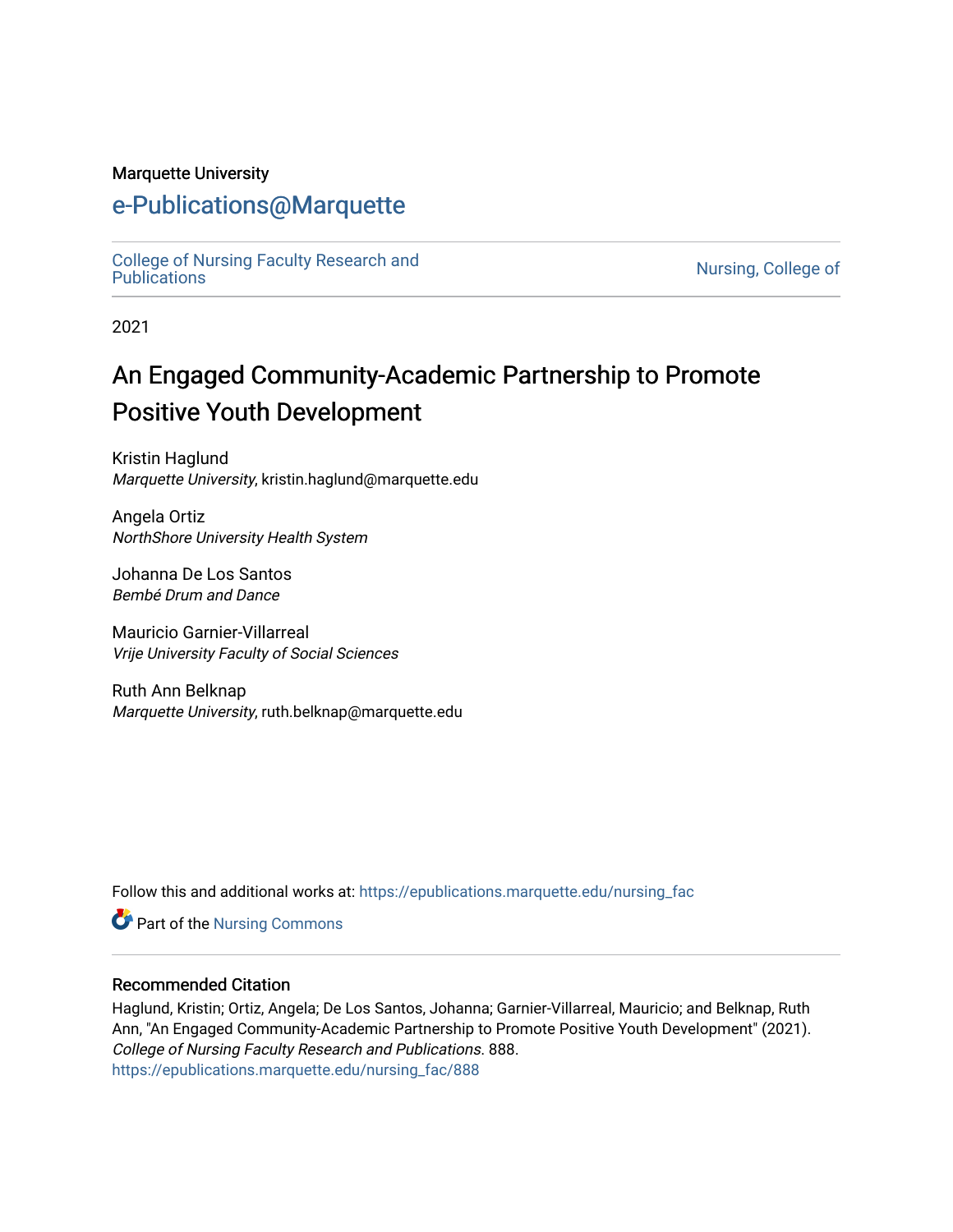# **An Engaged Community-Academic Partnership to Promote Positive Youth Development**

Kristin Haglund, Angela Ortiz, Johanna De Los Santos, Mauricio Garnier-Villarreal, Ruth Ann Belknap

### **Abstract**

In this paper, we discuss how we cultivated a sustainable community-academic partnership and describe how our community-based participatory research project, Bembé Drum and Dance, contributed to youth development. Bembé Drum and Dance is an Afro-Latino performing arts program based on the positive youth development theory. Thirteen children ages 9-13 participated in the ensemble. We used a multimethod descriptive design. Data were gathered using surveys, participant observation, and interviews. Increases in the Five Cs (competence, confdence, connection, character, and caring) were noted among youth, most notably in competence and confdence. Recognizing that the project belonged to the community and supporting this sense of ownership were imperative to the project's success. Forging and sustaining a community-academic partnership was a challenging and rewarding way to directly exchange knowledge and expertise among youth, adult community members, and academic partners and to contribute to the flourishing of young people.

Community-engaged research provides an inclusive learning environment where knowledge, expertise, power, respect, and responsibility are shared. All who contribute to the research efort become stakeholders in its success, and reap benefts from the research process and its outcomes (Carney et al., 2011; Green et al., 2001). Community-engaged research has the potential to support positive social change (Ahmed & Palermo, 2010), build community capacity, and improve public health (Commission on Community-Engaged Scholarship in the Health Professions, 2005; Gebbie et al., 2003; Green et al., 2001).

A growing body of knowledge focuses on the positive impact of arts-based interventions on community health and well-being (Clif, 2012). The expanding dialogue between arts and health professionals illuminates how creative arts can efectively encourage and equip people to develop leadership skills and adopt new roles and responsibilities in their communities (Cameron et al., 2013). As individuals gain technical and aesthetic knowledge through arts participation, they also beneft from the promotion of positive social and personal behaviors. On an individual level, the arts can inspire people to try new things, gain creative skills, and feel a sense of optimism about the future. At the community level, the arts bring people together around a common creative task, promoting constructive interactions among community members and positive feelings about the community. Arts-based projects can be efective because they build on a community's existing strengths, resources, and assets, and they meet individuals where they are (Cameron et al., 2013; Clif, 2012). Arts-based methods are powerful research tools that enhance data collection, data analysis and dissemination of results. Employing arts-based methods encourages participants to express feelings and experiences, draws them into shared discovery and generation of knowledge, and provides a participant-centric way to share research fndings with others.

For young people, arts-based programs nurture emotional, social, and academic development (Forrest-Bank et al., 2016; Martin et al., 2013; Mason & Chuang, 2001; Wright et al., 2014). Culturally based arts programs provide a unique outlet through which young people can engage in self-discovery and self-expression, gain self-esteem, and build empathy and a positive sense of identity (Ersing, 2009; Mason & Chuang, 2001). Artistic expression is also a powerful form of communication through which youth can connect with peers and adults (Ersing, 2009). In particular, public artistic productions, such as exhibits or recitals, empower youth to use their voices to share and engage with their communities (Villarruel et al., 2003; Wright et al., 2013).

Drumming, as an arts-based intervention to promote general well-being and mental health, has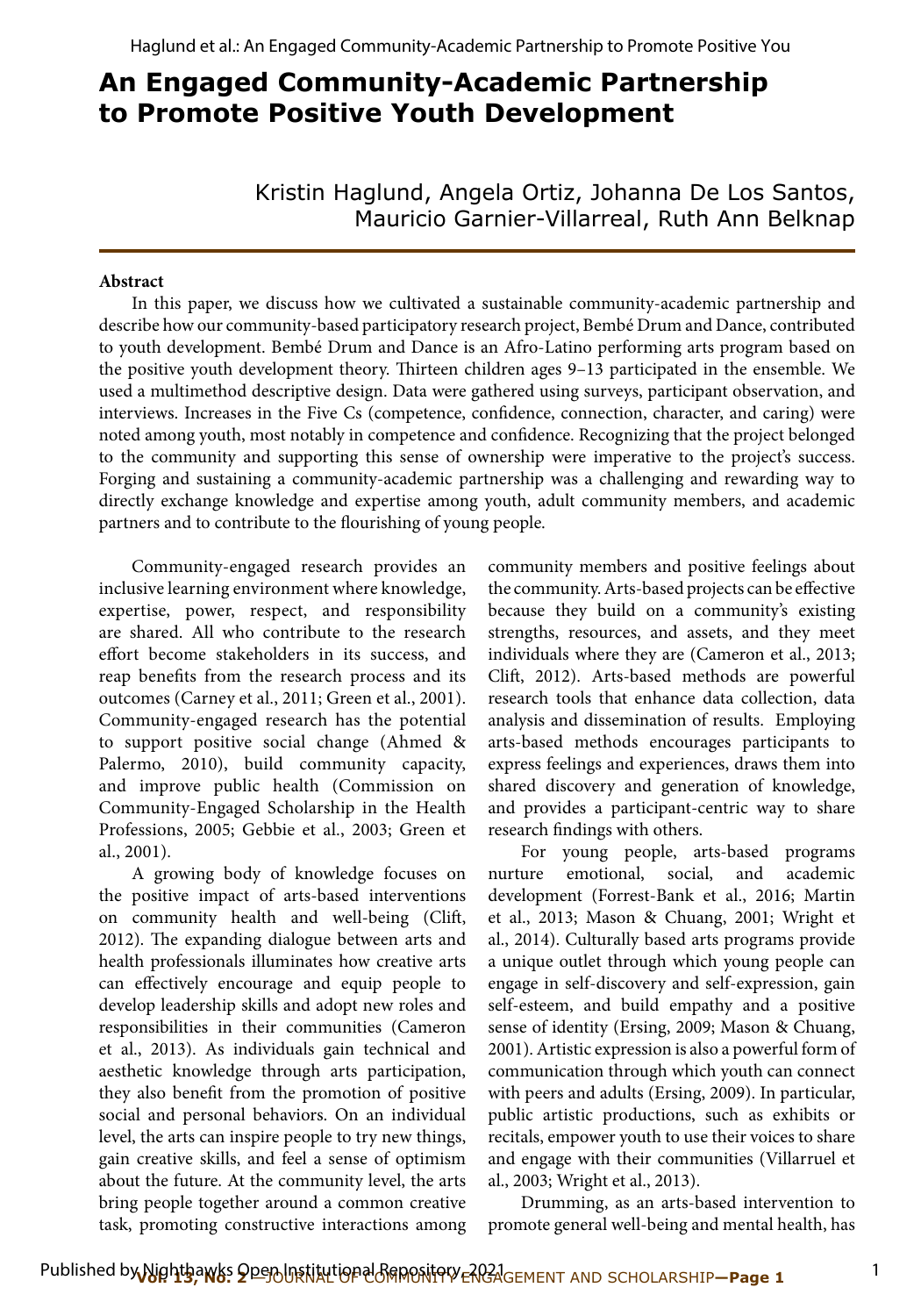been studied among groups of young people and adults. Most of the literature involves populations with specifc conditions, such as substance use disorders, anxiety and depression, developmental disabilities, or histories of trauma (Hart, 2017). Several authors, however, have published papers describing drumming- and dance-focused interventions for populations of communitydwelling, healthy children. In one study of 101 youth, a weekly group drumming with counseling activities was used to promote positive socialemotional behavior. Afer 12 weeks, members of the intervention group had signifcantly fewer problems with depression, inattention, and anxiety compared to members of the control group (Ho et al., 2011). In a second study, 180 students in 19 primary and secondary schools in Australia participated in a 10-week drumming program designed to promote self-esteem and social competencies and to prevent substance abuse. Outcomes of this intervention included positive changes in participants' self-esteem, mood, group participation, relationships with peers and adults, focus and concentration, and emotional control (Wood et al., 2013). A third study focused on a 4-H group in California that provided an aferschool Brazilian drum and dance program for youth. Participants reported improved feelings of belonging, self-esteem, personal discipline, and academic performance, and they engaged in fewer risk behaviors such as teen pregnancy, dropping out of high school, and gang involvement (Conklin-Ginop et al., 2012).

This paper describes our research with an Afro-Latino percussion and dance performance ensemble for youth. Program participants took drum and dance lessons, learned rhythms and songs, and studied music in a cultural context. The purposes of our study were twofold. Its frst purpose was to cultivate a sustainable community-academic partnership as a foundation for community-based participatory research (CBPR) projects. Its second purpose was to evaluate the partnership's frst CBPR project, Bembé Drum and Dance. We pursued two open-ended research questions: What is necessary to establish a sustainable communityacademic partnership? How does participation in a culturally informed, arts-based intervention infuence positive youth development?

# **Methods**

# *Design*

We employed a multimethod design in this descriptive, exploratory study, including quasi-experimental and observational descriptive components. Informed consent was obtained from parents and assent was obtained from the participating children. Our study protocol was approved by the university's institutional review board.

# *Partnership Formation and Description of Intervention*

In 2015, Drs. Haglund and Belknap received an Innovation Fund Award through Marquette University for a collaborative project with Milwaukee Public Theatre (MPT). Concurrently, MPT received funding for Bembé Drum and Dance, an Afro-Latino percussion-based performing ensemble for Milwaukee's school-age youth. The director of MPT introduced the two researchers and the project directors and encouraged the development of our engaged community-academic partnership. Over the course of this frst year, we collaborated on the research study. One researcher attended rehearsals regularly, learned to drum alongside the youth, made meaningful connections with youth and parents, and volunteered at performances.

Bembé Drum and Dance is based on the positive youth development (PYD) theory, an optimistic, strengths-based framework that emphasizes the developmental potential of young people through a focus on their intrinsic positive attributes (Lerner et al., 2005). PYD views youth as assets who are capable of making healthy choices and productively contributing to their families, schools, and communities. Youth are not seen as victims of their circumstances, nor are they considered to be problems that need to be fxed (National Clearinghouse on Families and Youth [NCFY], 2007; Roth et al., 1998). Given opportunities to build positive, supportive relationships with peers and caring adults, youth can become empowered to believe in their own potential for success, develop community-mindedness, and explore their roles as active participants and agents of change in society. Essentially, PYD theory aims to empower youth to thrive (NCFY, 2007). Interventions based on PYD theory aim to promote and sustain existing positive and protective behaviors among youth participants; interventions do not focus on preventing risky or undesired behaviors. In line with the principles of PYD, Bembé Drum and Dance promotes musical performance skills, cultivates assertive collaboration skills, and encourages affirmative cultural empathy and identity exploration.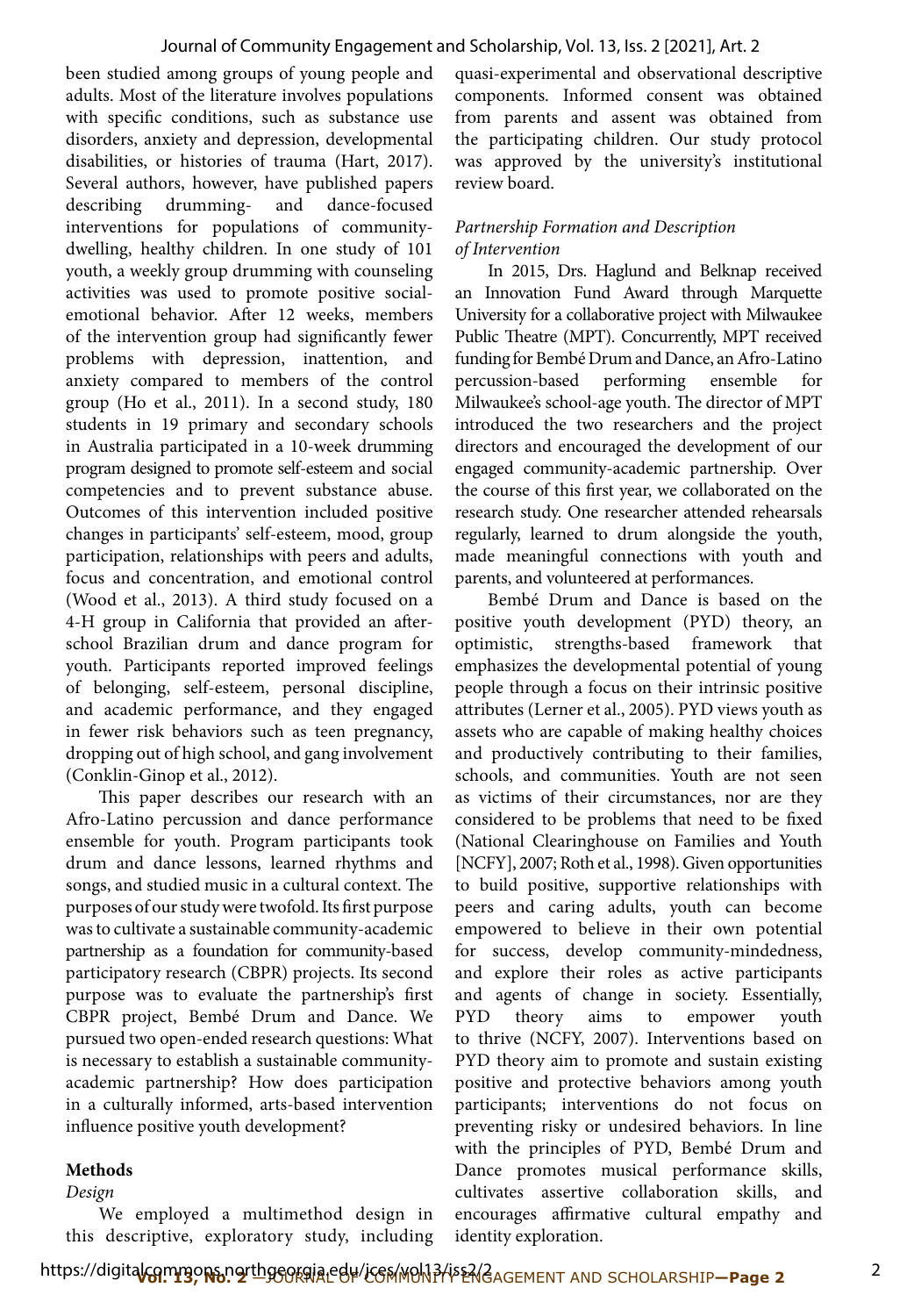Bembé Drum and Dance is housed within a K4 through eighth grade community school located in a neighborhood with a high rate of poverty. Children who attend the school join the ensemble at the beginning of the academic year and rehearse after school. The ensemble is led by teaching artists and staf. Teaching artists are also professional musicians and dancers. The curriculum includes Afro-Latino rhythms, songs, percussion instruments, and ethnomusicology. Programming consists of year-round practice and performances, short-term music exploration workshops, and intergenerational music therapy with community elders. Bembé Drum and Dance aims to help students form positive, experiential associations with Afro-Latino musical culture and, in turn, become cultural ambassadors in their communities and the greater city.

### *Youth Participants*

Thirteen children ages 9–13 (*M* = 10.4 (<u>+</u> 1.2) participated in the ensemble. The majority were in fourth and fifth grades ( $n = 10$ ; 77%), with three (23%) older children in middle school. Nearly half were girls ( $n = 6$ ; 46%) and seven were boys (54%). All of the children in the ensemble reported some Latinx ethnicity. Nearly all of the children  $(n = 12;$ 92%) reported participating in at least one other afer-school activity, with the majority taking part in academic enrichment programs (*n* = 11; 85%) or arts-related activities such as band or choir ( $n = 8$ ; 62%). Five children (38%) reported participating in team sports.

### *Data Collection*

We collected data via surveys, participant observation, informal interviews, and essays. Children completed a demographic form and surveys that measured their self-confdence, hopefulness, and ethnic identity both at the beginning of the program (pretests) and 6 months later (posttests). We used the Self-Concept–Individual Protective Factors Index to measure changes in participants' self-confdence (Phillips & Springer, 2005). This 12-item survey asked respondents to evaluate a series of items and indicate the degree to which each item matched how they felt about themselves using a 4-point scale ranging from 1(*NO!*) to 4 (*YES!).* We used the Children's Hope Scale to measure changes in participants' hopefulness (Snyder et al., 1997). Respondents were asked how often they would say each of six statements about themselves on a 6-point scale ranging from 1 (*None of the time)* to 6 (*All*  *of the time)*. We used the Ethnic Identity–Teen Confict Survey to measure participants' respect for diversity and ethnic pride (Bosworth & Espelage, 2005). Respondents were asked how often they would say each of four statements on a 5-point scale ranging from 1 (*Never)* to 4 (*Always)*.

We recorded audio of brief, informal interviews with each participant. Interview questions prompted students to describe their experiences and feelings toward Bembé Drum and Dance and what they gained through their participation. Six children completed a short written essay describing the benefts of their participation, the impact of participation on their own identity, and their feelings about people whose families came from other Latin American countries.

### **Data Analysis**

Quantitative data were analyzed using R 3.6.1 (R Core Team, 2019). A Wilcoxon signed-rank test was performed to compare the group's pre- and posttest survey scores. As a nonparametric test, the Wilcoxon signed-rank test does not assume that the outcome variables are continuous, and it has no distributional assumptions. A Wilcoxon signed-rank test tests the null hypothesis of equal-rank scores across time points with less assumptions than a parametric test (such as paired *t*-test), providing a null hypothesis test better suited to small samples and noncontinuous measures (like the ones present in this study). The correlation coefficient  $(r)$  was presented as the measure of efect size (Cohen, 1992; Tomczak & Tomczak, 2014). The effect size measures the size of the diferences between the pretests and the posttests.

Qualitative data was analyzed using a reading guide which outlined the Five Cs (competence, confdence, connection, character, and compassion) of the PYD framework (Lerner, 2004). One of the researchers and a graduate research assistant separately analyzed the data by using the reading guide to identify passages that exemplifed the Five Cs. Any discrepancies were resolved using consensus.

### **Results**

### *Partnership*

In response to the frst research question, lessons emerged regarding the establishment of a sustainable community-academic partnership. Two key factors helped initiate the partnership: an intermediary who had relationships with the both the community and academic partners introduced the groups to each other, and both partners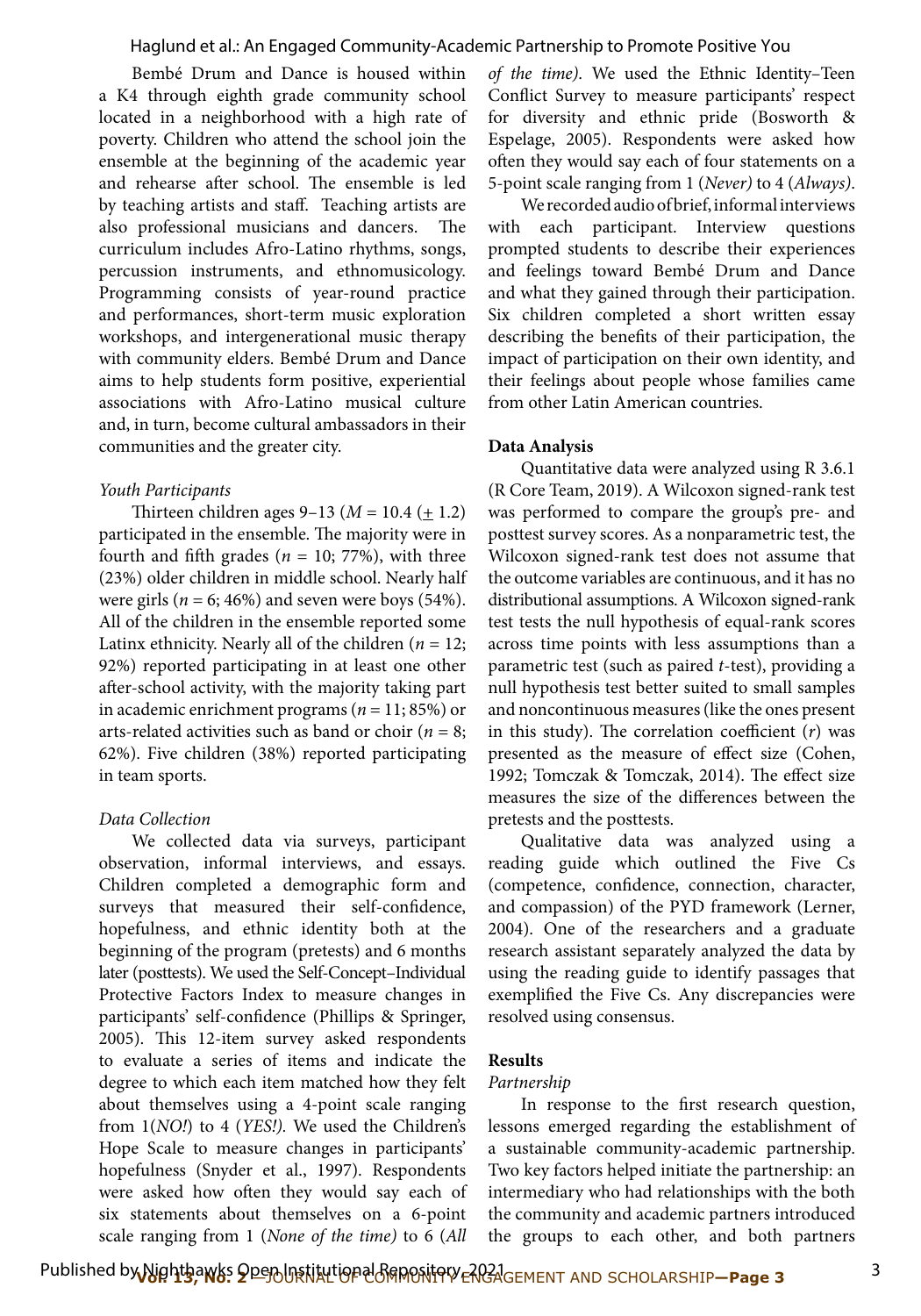brought initial grant funds to the partnership. Both them to come, because it's very fun. You meet partners acknowledged and understood that the new people and get to learn about new cultures. I project belonged to the community and that this would also tell them it can help them understand sense of community ownership was imperative music better." to the project's success. Researchers followed the lead of the community participants rather than *Changes in Measured Attributes* expecting that researchers could, should, or would Participants' scores on the self-confdence, control the project. The program directors, staff, hopefulness, and ethnic-identity surveys were and participants (children and their parents) all computed as the sum of their responses to each became invested in the research, recognizing question (see Table 1). For all three surveys, high that their participation would both beneft them pretest scores within this small sample of children personally and beneft the program. Moreover, likely inhibited measurement of signifcant changes support from school administrators—particularly from pretest to posttest. the support of the school principal, who not only The range of possible scores on the attended practices and performances but also self-confdence survey was 12 to 48, with higher joined students in performing—helped the children scores indicating higher self-confdence. In this perceive the value and importance of the program, study, the range of self-confdence scores on the which further sustained their engagement in and pretest was 34 to 42, and the range on the posttest commitment to it. Areas for potential friction was 28 to 43. The change in self-confidence scores in the partnership were a lack of trust between was not significant. The effect size indicated a small partners, due to not have prior experience working effect  $(r = 0.18)$ , showing that the change between together; diferences in professional and discipline the two tests difered by 0.18 standard deviations. priorities; and the need to negotiate fnancial Taken together with the nonsignifcant changes transactions between a university with a large, from pretest to posttest, this small efect size can bureaucratic (slow) fnancial system and a small, be attributed to response variability instead of a

in the Bembé Drum and Dance program. In higher feelings of hope (Snyder et al., 1997). addition to learning technical drumming and Among the children within this study, the range musical skills, the children gained other life skills of hope scores on the pretest was 26 to 35, and on as a result of the program. They frequently spoke the posttest the range was 21 to 36. There was no about their increased knowledge of both their signifcant diference between the pretest scores own and other cultures. When we asked how they and the posttest scores on the Hope Survey, and might describe the program to friends to convince the effect size was negligible  $(r = 0.09)$ . them to join, six children highlighted the musical The range of possible scores on the skills, cultural and historical knowledge, and ethnic-identity survey was 4 to 20, with higher socialization opportunities they gained through scores indicating higher respect for diversity and participation. In order to convince his friends higher self-ethnic pride (Bosworth & Espelage,

nonprofit community organization. systematic change and does not provide evidence that participation had an efect on self-confdence.

*Participation in the Percussion Ensemble* **The range of possible scores on the Hope** Children responded positively to participation Survey was 6 to 36, with higher scores indicating

to join, one 11-year-old boy stated, "I would tell 2005). Among the children within this study, the

| Name of<br><b>Survey</b> | <b>Pretest</b><br>mean<br>(SD) | <b>Posttest</b><br>mean<br>(SD) | Z-value    | p-value   | <b>Effect</b><br>size |
|--------------------------|--------------------------------|---------------------------------|------------|-----------|-----------------------|
| Self-confidence          | 38.32 (2.26)                   | 37.25 (4.29)                    | $Z = 0.66$ | $p = .51$ | $r = .18$             |
| Hopefulness              | 30.1(3.48)                     | 29.46 (5.32)                    | $Z = 0.31$ | $p = .76$ | $r = .09$             |
| Ethnic identity          | 18.8 (.92)                     | 18.92 (.86)                     | $Z = -1$   | $p = .32$ | $r = .28$             |

**Table 1.** Changes in Pretest and Posttest Surveys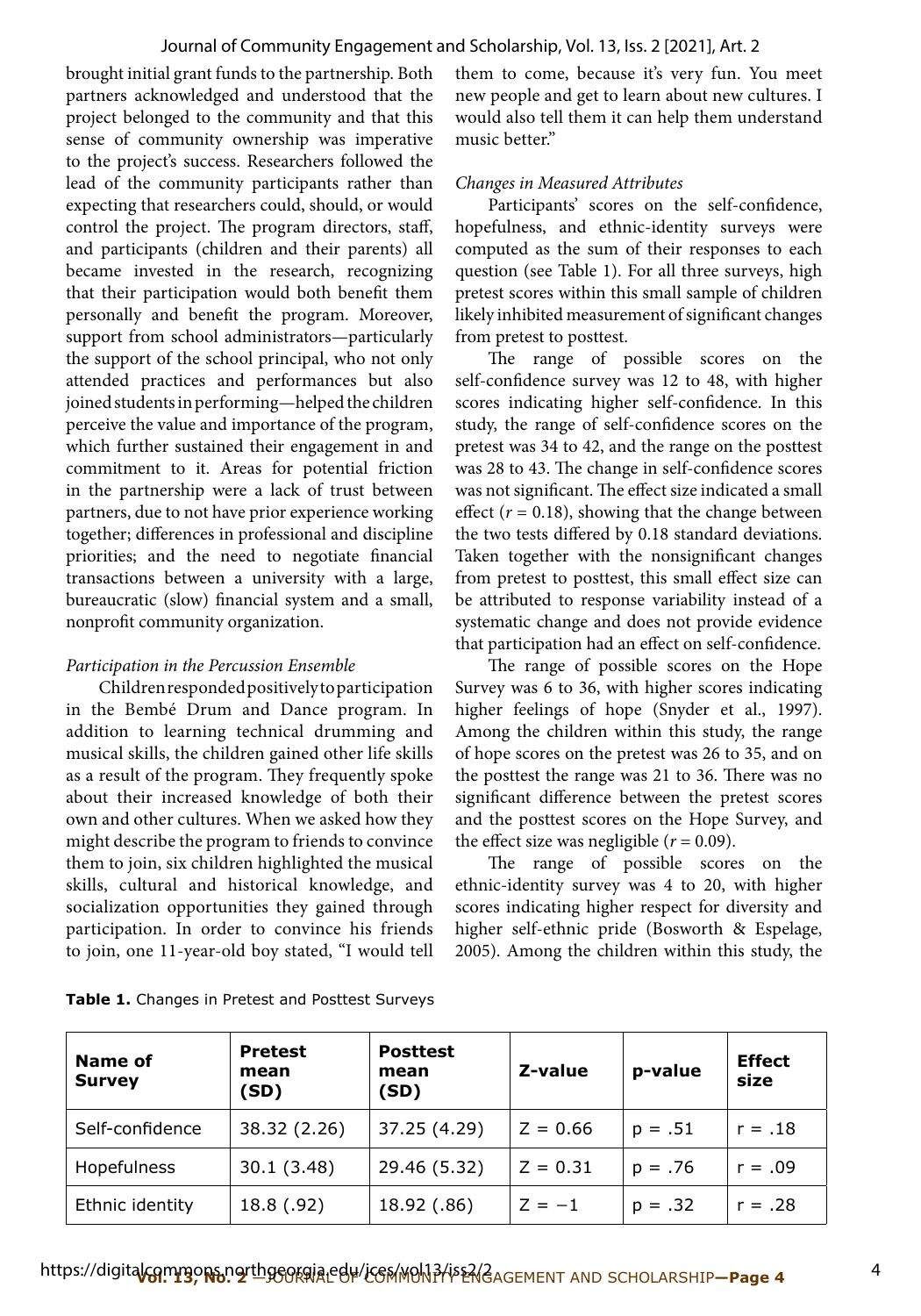range of ethnic-identity scores on the pretest was 17 to 20, and on the posttest the range was 17 to 20. There were no significant differences between the pretest scores and the posttest scores. There was a small effect size  $(r = 0.28)$ , however this effect size was attributed to changes in the scores of two participants; 11 out of 13 participants had no rank change (i.e., changes from pretest to posttest scores were equal to the hypothesized value of 0). This small efect size thus does not provide evidence that participation had an efect on ethnic identity. The children's high scores on the ethnic-identity survey at pretest indicated a strong sense of ethnic identity. When asked how often they would say they were proud to be a member of their racial/cultural group, all but two participants responded *Always*.

Even though the ethnic-identity survey did not detect changes in participants' sense of ethnic identity, the children's free written responses on the demographic form did indicate changes in their sense of ethnic identity. In the pretest surveys, all students but one identifed their ethnic/cultural roots, but no students provided any detail about how they felt about their ethnic identity. In contrast, in the posttest surveys, some students expressed pride in their ethnicity/culture with statements such as, "I'm proud, happy of my culture," and "I am proud to be Mexican!" Others provided greater detail about their ethnic/cultural backgrounds. One 9-year-old girl wrote on the pretest that she had mixed heritage: She knew of her Mexican American background but was unsure of the rest of her cultural/ethnic background. On the posttest questionnaire, however, she was able to specify three additional ethnic/cultural groups that were part of her ethnic identity. Our fndings suggest that the children did gain greater awareness of and pride in their ethnicity and culture over the course of the study.

Moreover, through interactions with the children and their parents, we became aware of one child's struggle with self-identity. Prior to joining Bembé Drum and Dance, this child had expressed concerns about having more African features compared to the other children at school. Afer taking part in the program, this child began expressing pride in their African descent and family heritage. In the fnal interview, this child reported a greater sense of identifcation with Afro-Latino roots, saying, "It makes me feel like I participate more in my Puerto Rican and African culture. It makes me feel more African and Puerto

Rican." This child also proclaimed, "Now instead of having a birthday party, I want to go to Puerto Rico to see how they dress and what their life is like." This child's response reflected a meaningful increase in positive ethnic and self-identity.

### *Changes in the Five Cs*

Participation in the ensemble contributed to increases in all Five Cs. The most evidence for change was in competence and confdence.

**Competence.** We defned competence as a positive view of one's abilities in four domains: social, academic, cognitive, and vocational (Lerner, 2004). The children took great pride in the musical skills they gained. They enthusiastically spoke of the rhythms, songs, and drum-playing techniques they learned, and they took advantage of every opportunity to show off their knowledge of the instruments. They took pleasure in sharing the cultural and historical knowledge they gained during their time in the program, specifcally recounting things they had learned about African history and cultural traditions. Several children described their ability to apply historical knowledge in the classroom. One 11-year-old boy recounted, "In social studies … if they ask a question, I'll raise my hand up. Like we were talking about slavery and I knew a lot about it because here in Bembé we learned about it."

Despite their young age, the children easily identifed how the skills they learned were helping them in other areas of their lives, both in and out of academic spaces. Patience, discipline, teamwork, and an increased ability to deal with anger and listen to others were among the newly gained or improved skills that they cited. One of the youngest girls in the group, age 9, reported, "Being in Bembé Drum and Dance helped me to listen more in class, do my homework, and pay attention to my family." Another girl explained, "Music is something that can help you learn patience. When I started this, math turned better for me because it helped me get my anger [frustration] out." Three children specifcally spoke of how learning the rhythms helped them to gain focus, with one commenting, "Bembé has helped me focus more because we have to focus to our rhythms and it helps me focus on my work." This increased focus was also useful outside of the classroom; one of the older boys in the group mentioned, "Every time I play soccer, I have a beat where the ball is."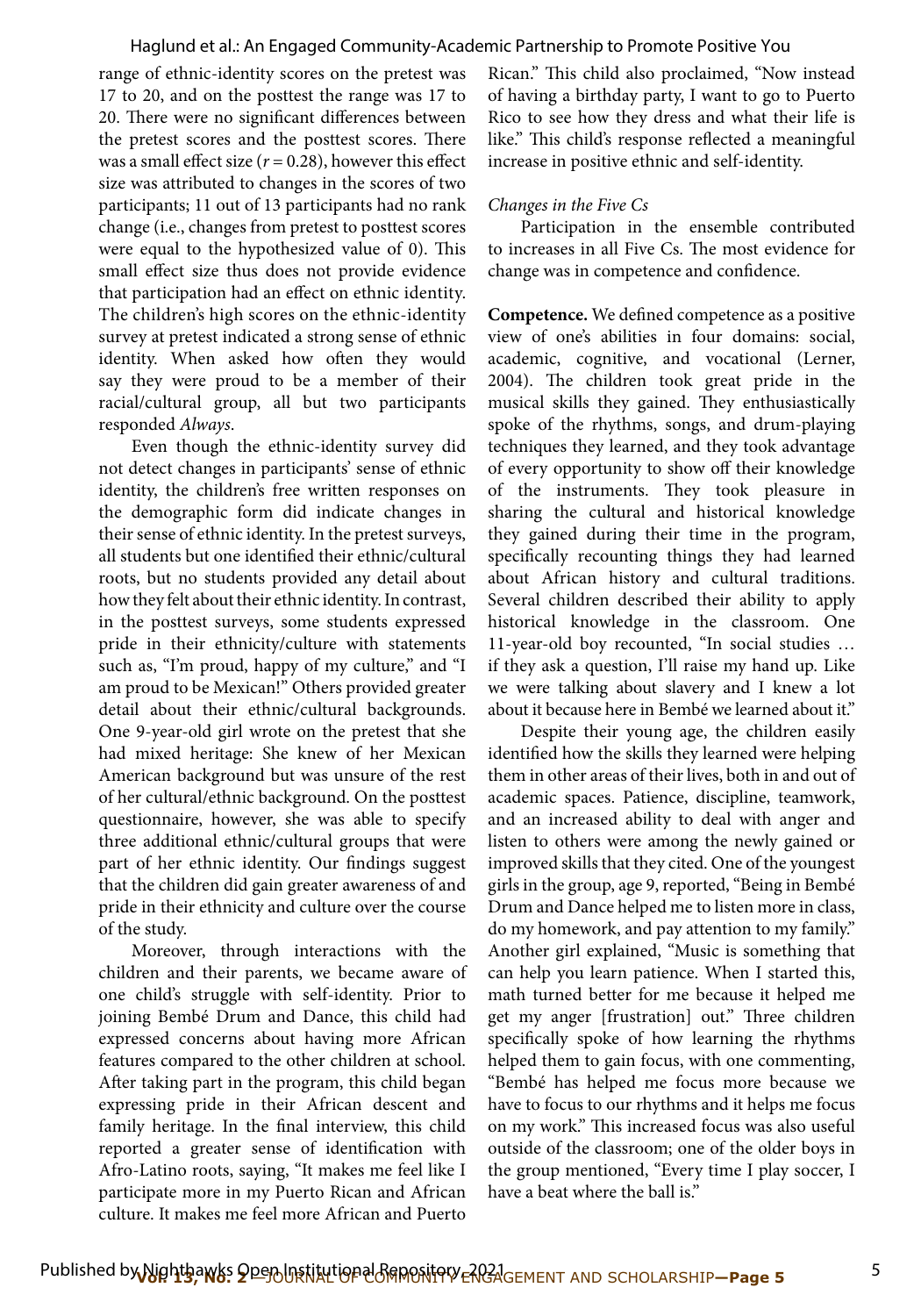### Journal of Community Engagement and Scholarship, Vol. 13, Iss. 2 [2021], Art. 2

Participants also exhibited gains in social competence, evidenced by the children's tendency to refer to one another as a group and to value making decisions as a group. As one 11-year-old girl pointed out, "I feel like it's like a family… If we didn't feel that way we couldn't agree on things, and we'd always have arguments and we wouldn't choose which songs would be best for the performances." In addition, they demonstrated patience with one another in practice sessions, waiting for their turns to drum and not getting angry when group members made mistakes.

The children also vocalized ideas about future careers and demonstrated their intent to exercise leadership skills with comments like "I really want to help other people learn music now that I know how to play it," and "Now I know how to play the drums and sing I could have my own band!" One 10-year-old girl talked about the pressure she felt as performances approached and how her ability to handle that pressure helped her build confdence and courage. She noted, "That will help me a lot during high school." At only 10 years old, this child was able to describe how her newly attained skills would be useful in the future.

**Confdence.** We defned *confdence* as an internal sense of overall positive self-worth and self-efficacy (Lerner, 2004). This excerpt from observation notes describes visible signs of the children's confdence:

When I [KH] attended the ensemble practices, I observed that the children did not shy away from opportunities to show off their musical skills or perform solos, regardless of their age or gender. In addition, the children described a sense of triumph and accomplishment afer performing, refecting increased self-worth and self-efficacy.

In an interview, one 10-year-old girl explained, "Afer I drum, I feel like I am just free to do anything! I feel like I can play in front of anybody and not be like nervous or shy." Although at times participants did speak of the pressure to get their songs right, their confdence grew when they overcame these challenges. Two boys spoke to this. One 11-year-old said, "Sometimes we don't get our rhythms right, but then once we get it right, it feels good because we practiced for it and we got it." A 13-year-old said, "There was a lot of weight taken off my shoulders because I practiced a lot and I didn't want to mess up but then once I went through it, it's all good." Receiving positive feedback from audience members also helped group members increase their confdence. One girl recounted, "I feel proud because many people

come up to me and say that I did really good." One child described how his involvement made him feel better about his cultural heritage, proclaiming, "Playing in Bembé makes me feel good that I'm Puerto Rican because it's really fun and interesting."

**Connection.** We defned *connection* as positive, bidirectional bonds with people and institutions (Lerner, 2004). The children demonstrated positive, healthy relationships with the teaching artists and staf, one another, and the community. During practices, the children watched one another to keep each other on track. In addition, they accepted the researchers' presence at their practices and performances without question, interacting with us and including us as members of the group. The children spoke positively about their relationship with the percussion teaching artist saying that he was "funny" and "nice" but also recognizing that he held high expectations for them in terms of learning and practicing drumming. One child described how the instructor became stricter as their performance neared "so we can do better." The children worked hard to receive positive feedback and reinforcement from the teaching artist.

The children also spoke positively of their relationships with their peers and their experience playing as a group. Some liked the fact that they could join friends in Bembé Drum and Dance, while others were pleased that they made new friends through the program. They frequently spoke of their achievements not as individual triumphs but as group successes. For instance, one boy explained, "I think we are all equal. We don't all learn at the same pace, but we all learn at the same time." The children acknowledged that their group worked hard to achieve good performances. Afer their performances, everyone felt accomplished, proud of the music they played together and pleased with the praise they received from the audiences. One of the youngest participants stated, "I like that we get to drum together as a group. I like when we play together because we sound really good together." An 11-year-old participant eloquently summarized his feeling of connectedness, saying, "It's like a family to me, we feel connected when we play and when we lay our hands on the drum, we feel as one."

### **Character**

We defned *character* as respect for rules, a sense of right and wrong, and integrity (Lerner, 2004). Overall, the children displayed respect for the teaching artists and staf, researchers and for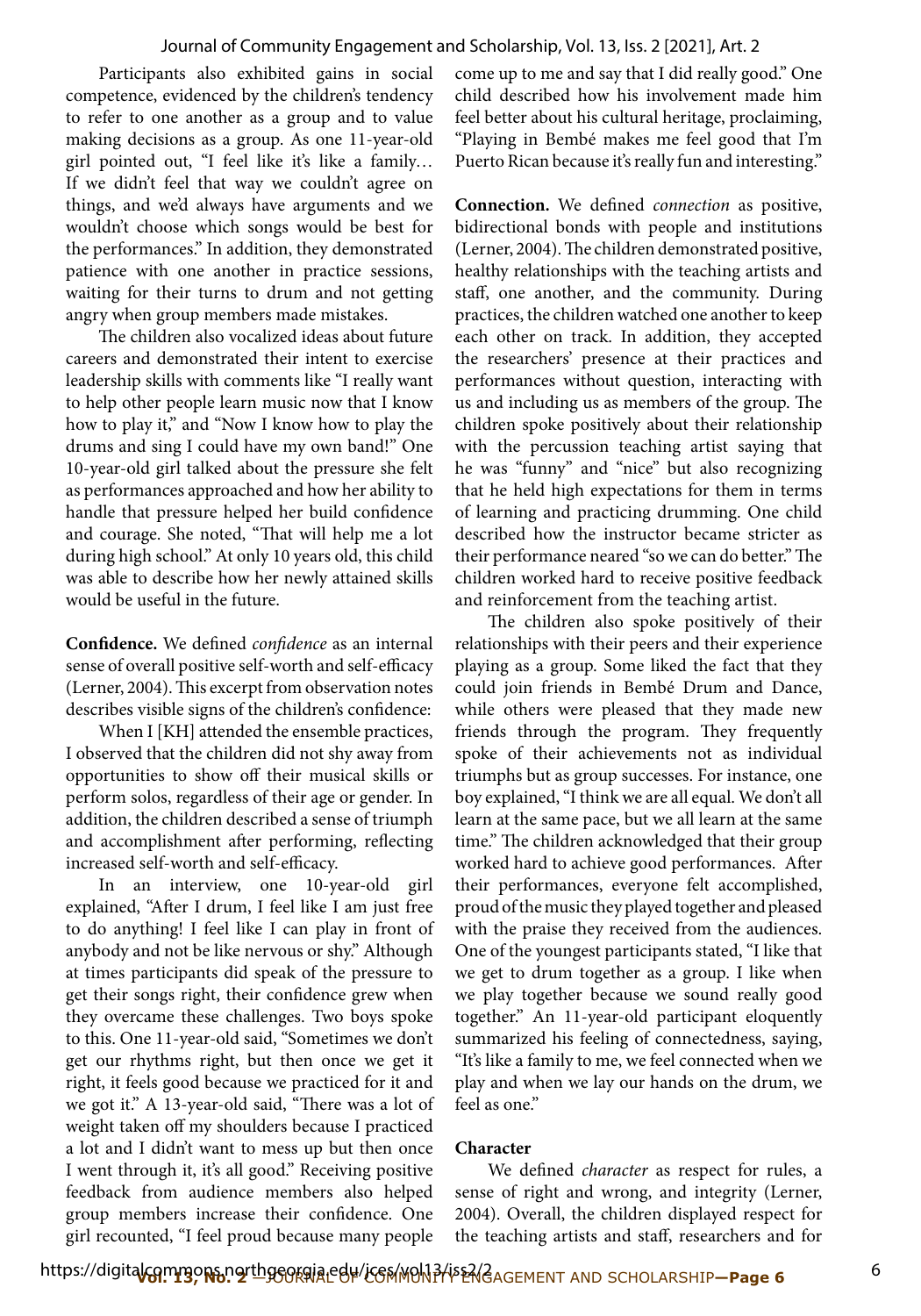each other. Girls and boys appeared to be treated equally. Specifcally, two girls described equitable gender roles in the group, proclaiming that people of all ages and genders can be drummers: "There are diferent people, it doesn't just have to be one grade or just boys or just girls and it doesn't matter [their gender]." One 10-year-old boy said that what he enjoyed most about the group was that "people in the group treat me right and they are respectful." Even when children made mistakes, their peers did not criticize or make fun of them. Exemplifying this attitude, a boy in eighth grade said, "We need to respect the drummers too, even though they messed up, you can still praise them for what they did."

In addition, the children displayed an understanding of morality when they discussed the African slave trade, recognizing that this was a cruel way to treat human beings. In one young man's refection, he explained that "they treated them wrong just because of their skin color…it made me think about how things were back then, how people used to think. It wasn't really fair to be mistreated because of your skin color or race." Several children shared this understanding of right and wrong.

**Caring.** We defned *caring* as a sense of sympathy and empathy for others (Lerner, 2004). Several of the children sympathized with the "tough times" that people from other cultures went through during periods of enslavement or depression. They described how people used music to counter challenges in their lives. The girls empathized with African women who were enslaved. One specifcally stated, "[Among] African women, there was depression and they got through it by drumming and they made all diferent songs. If I were going through a depression like that I would like sit down and drum and try to forget about everything and just be in my own world."

The children also demonstrated caring through their public performances. One young girl spoke of how there was a woman in the audience who appeared sad, but "when we started playing, she got so happy." The girl explained how the anger she herself was feeling before that concert went away after seeing that woman's response, and she felt "super excited and happy that [the audience] loved the music and the cultures." After a different performance at a senior center, the children said, "I felt happiness," "I felt love," and "I felt good because [the seniors] were happy and loved that we were there."

### **Discussion**

The success of this engaged communityacademic partnership is supported by the partners' deep commitment to the community's children and families. Support from school administrators, who not only welcomed Bembé Drum and Dance to the school but also provided a secure time and consistent location for the program to take place, was essential to the program's success. Research has found that administrative support is key to the successful implementation of community-academic partnerships and interventions in school settings within disadvantaged urban communities (Mendelson et al., 2013). Benefts of the community-academic partnership to Bembé Drum and Dance include valuable, consistent, and committed volunteers who dig in and support the existing needs of the program; access to health professionals and health-related research to enhance the curriculum; intergenerational connection between college students and faculty and the participating youth; a meaningful fnancial investment in the program and community; and the opportunity for youth in Bembé Drum and Dance to educate the university community on Afro-Latino history and culture through a strengths-based model of performance. The continued partnership also allows Bembé Drum and Dance and university students to collaborate on publications and present at conferences, reach new audiences, and make meaningful and valuable connections with other presenters and attendees, who may remain in contact and continue to support the program. The drum and dance performances are a form of dissemination in which the children demonstrate the results of their participation and share their knowledge of music, culture, and connection with their audiences.

This partnership yields many benefits to the university community, including the opportunity to invest in and support a vulnerable community and to make a diference in the lives of children and their families. Researchers gain trust and welcome access to a community that has traditionally been resistant to research participation. Because Bembé involves a year-round commitment, it allows researchers to create a long-term connection with children and community members. The partnership helps to break down "ivory tower" barriers between the university and the community. Finally, the university also gains a valuable opportunity for students to learn and serve.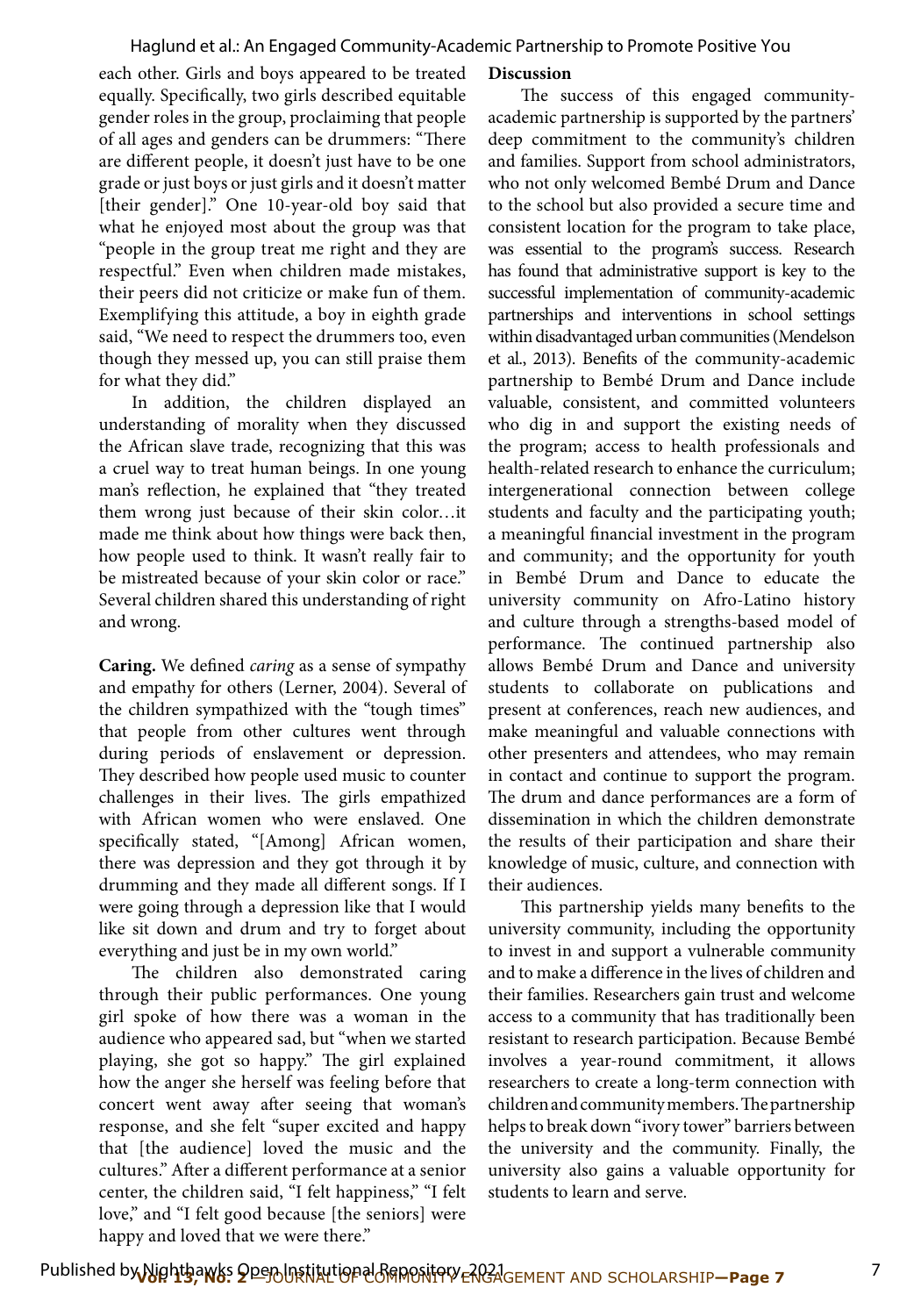## *Regarding Youth Development*

Bembé Drum and Dance gave children an opportunity to learn drumming and teamwork skills. The children experienced and expressed increased pride in their cultural and ethnic identities. As in other arts-based interventions based on the PYD theory, Bembé staff and artists nurtured the developmental assets inherent in youth participants and helped to forge strong connections among young people, adults, and the community (Ersing, 2009; Forrest-Bank et al., 2016). The children perceived themselves as a cohesive group, and several of them referred to the ensemble as a family. They demonstrated effective teamwork and social skills and spoke of how their academic and cognitive competence improved as a result of participation in the program. Our results included qualitative increases in competence, confdence, connection, character, and caring. Other researchers found increases in anger management, academic efficacy and social competence, and decreases in depression their studies of adolescents participating in cultural and expressive arts programs (Ersing, 2009; Forrest-Bank et al., 2016).

# *Limitations*

Several limitations may have afected our findings. The study's small convenience sample limited statistical signifcance and generalizability. The participants' pretest scores were generally high, suggesting that a ceiling effect may have prevented a meaningful increase in scores. The use of self-report data and social desirability may have introduced bias to our study fndings. As is often the case with arts-based interventions, a convenience sample may have resulted in self-selection bias.

# **Conclusion**

Forging and sustaining community-academic partnerships can be challenging. These partnerships, however, provide an avenue through which the methods and results of community-based initiatives can be included in the literature and a way for academics to directly exchange knowledge and expertise with communities. Bembé Drum and Dance is an example of a vibrant, dynamic means of engaging young people, families, and communities to achieve a wide variety of outcomes and ultimately to facilitate human flourishing.

## **References**

Ahmed, S.M., & Palermo, A.-G.S. (2010). Community engagement in research: Frameworks for education and peer review. *American Journal of Public Health, 100*(8), 1380–1387. https://doi. org/10.2105/AJPH.2009.178137

Bosworth, K., & Espelage, D. (2005). Ethnic Identity–Teen Confict Survey. In L.L. Dahlberg, S.B. Toal, M. Swahn, & C.B. Behrens (Eds.), *Measuring violence-related attitudes, behaviors, and infuences among youths: A compendium of assessment tools* (2nd ed., p. 105). *National Center for Injury Prevention and Control of the Centers for Disease Control and Prevention.* https://www.cdc. gov/violenceprevention/pdf/yv\_compendium.pdf

Cameron, M., Crane, N., Ings, R., & Taylor, K. (2013). Promoting well-being through creativity: How arts and public health can learn from each other. *Perspectives in Public Health, 133*(1), 52–59. https://doi.org/10.1177/1757913912466951

Cargo, M., & Mercer, S.L. (2008). The value and challenges of participatory research: Strengthening its practice. *Annual Review of Public Health, 29*(1), 325–350. https://doi.org/10.1146/ annurev.publhealth.29.091307.083824

Carney, J.K., Maltby, H.J., Mackin, K.A., & Maksym, M.E. (2011). Community–academic partnerships: How can communities beneft? *American Journal of Preventive Medicine, 41*(4S3), S206–S213. https://doi.org/10.1016/j. amepre.2011.05.020

Clif, S. (2012). Creative arts as a public health resource: Moving from practice-based research to evidence-based practice. *Perspectives in Public Health, 132*(3), 120–127. https://doi. org/10.1177/1757913912442269

Cohen, J. (1992). A power primer. *Psychological Bulletin, 112*(1), 155–159. https://doi. org/10.1037/0033-2909.112.1.155

Commission on Community-Engaged Scholarship in the Health Professions. (2005). Linking scholarship and communities: Report of the Commission on Community-Engaged Scholarship in the Health Professions. *Community-Campus Partnerships for Health.* https:// community-wealth.org/sites/clone.communitywealth.org/fles/downloads/report-ccph.pdf

Conklin-Ginop, E.L., Junge, S.K., & Pulley, K. (2012). 4-H afer-school program; Bloco drum and dance! (Publication 8427). *University of California Division of Agriculture and Natural Resources.*  https://anrcatalog.ucanr.edu/pdf/8427.pdf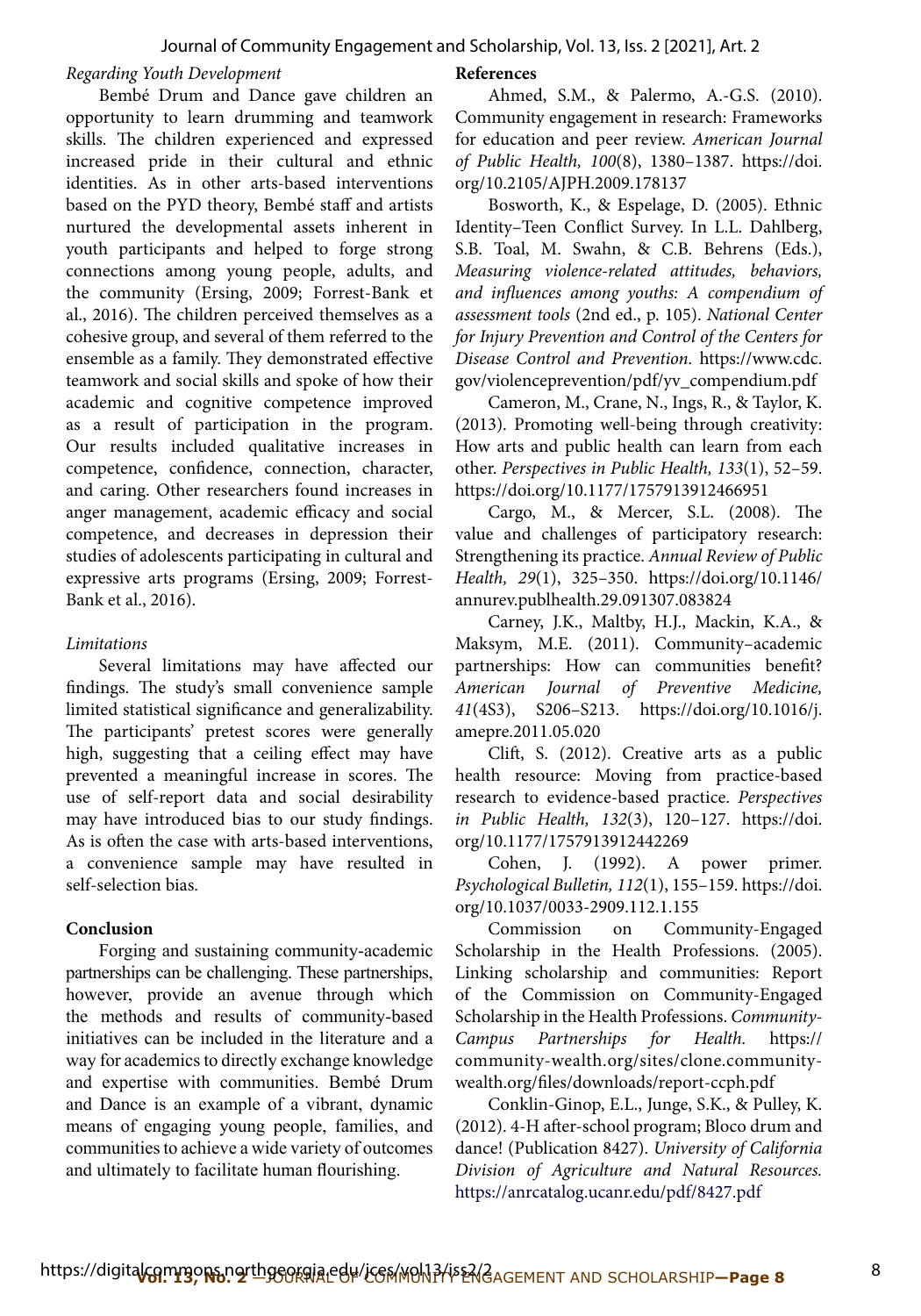Ersing, R.L. (2009). Building the capacity of youths through community cultural arts: A positive youth development perspective. *Best Practices in Mental Health: An International Journal, 5*(1), 26–43.

Forrest-Bank, S., Nicotera, N., Bassett, D.M., & Ferrarone, P. (2016). Efects of an expressive art intervention with urban youth in low-income neighborhoods. *Child and Adolescent Social Work Journal, 33,* 429–441*.* https://doi.org/10.1007/ s10560-016-0439-3

Gebbie, K., Rosenstock, L., & Hernandez, L.M. (Eds.). (2003). Who will keep the public healthy?: Educating public health professionals for the 21st century. *The National Academies Press.* https://doi. org/10.17226/10542

Green, L., Daniel, M., & Novick, L. (2001). Partnerships and coalitions for community-based research. *Public Health Reports, 116*(S1), 20–31*.*  https://doi.org/10.1093/phr/116.S1.20

Hart, J. (2017). Drumming for health. Alternative and Complementary Therapies, 23(3), 100–101. https://doi.org/10.1089/act.2017.29113. jha

Ho, P., Tsao, J., Bloch, L., & Zeltzer, L. (2011). The impact of group drumming on socialemotional behavior in low-income children. *Evidence-Based Complementary and Alternative Medicine,* Article ID 250708, 14 pages. https://doi. org/10.1093/ecam/neq072

Jacquez, F., Vaughn, L., & Wagner, E. (2013). Youth as partners, participants or passive recipients: A review of children and adolescents in community-based participatory research (CBPR). *American Journal of Community Psychology, 51*(1– 2), 176–189. https://doi.org/10.1007/s10464-012- 9533-7

Lerner, R. (2004). Liberty: Thriving and *civic engagement among America's youth. Sage Publications.* 

Lerner, R.M., Almerigi, J.B., Theokas, C., & Lerner, J.V. (2005). Positive youth development: A view of the issues. The Journal *of Early Adolescence, 25*(1), 10–16. https://doi. org/10.1177/0272431604273211

Martin, A. J., Mansour, M., Anderson, M., Gibson, R., Liem, G.A.D., & Sudmalis, D. (2013). The role of arts participation in students' academic and nonacademic outcomes: A longitudinal study of school, home, and community factors. *Journal of Educational Psychology, 105*(3), 709–727. https:// doi.org/10.1037/a0032795

Mason, M.J., & Chuang, S. (2001). Culturallybased afer-school arts programming for lowincome urban children: Adaptive and preventive efects. *Journal of Primary Prevention, 22*, 45–54. https://doi.org/10.1023/A:1011088114411

Mendelson, T., Dariotis, J.K., Gould, L.F., Smith, A.S.R., Smith, A.A., Gonzalez, A.A., & Greenberg, M.T. (2013). Implementing mindfulness and yoga in urban schools: A community-academic partnership. *Journal of Children's Services, 8(*4), 276– 291. https://doi.org/10.1108/JCS-07-2013-0024

Minkler, M. (2005). Community-based research partnerships: Challenges and opportunities. *Journal of Urban health, 82*, ii3–ii12. https://doi.org/10.1093/jurban/jti034

National Clearinghouse on Families and Youth. (2007). Putting positive youth development into practice: A resource guide. *U.S. Department of Health and Human Services. Administration for Children and Families, Family and Youth Services Bureau.* https://rhyclearinghouse.acf.hhs.gov/sites/ default/fles/PosYthDevel.pdf

Phillips, J., & Springer, F. (2005). Self-Concept— Individual Protective Factors Index. In L. L. Dahlberg, S. B. Toal, M. Swahn, & C. B. Behrens (Eds.), Measuring violence-related attitudes, behaviors, and infuences among youths: A compendium of assessment tools (2nd ed., p. 149). *National Center for Injury Prevention and Control of the Centers for Disease Control and Prevention.* https://www.cdc.gov/ violenceprevention/pdf/yv\_compendium.pdf

 *Foundation for Statistical Computing.* https:// R Core Team. (2019). R: A language and environment for statistical computing. *R*  www.R-project.org/

Roth, J., Brooks-Gunn, J., Murray, L., & Foster, W. (1998). Promoting healthy adolescents: Synthesis of youth development program evaluations. *Journal of Research on Adolescence, 8*(4), 423–459. https://doi.org/10.1207/s15327795jra0804\_2

Snyder, C.R., Hoza, B., Pelham, W.E., Rapof, M., Ware, L., Danovsky, M., Highberger, L., Ribinstein, H., & Stahl, K.J. (1997). The development and validation of the Children's Hope Scale. *Journal of Pediatric Psychology, 22*(3), 399–421. https://doi.org/10.1093/jpepsy/22.3.399

Tomczak, M., & Tomczak, E. (2014). The need to report effect size estimates revisited: An overview of some recommended measures of efect size. *TRENDS in Sport Sciences, 1(*21*)*, 19–25.

Villarruel, F. A., Perkins, D.F., Borden, L.M., & Keith, J.G. (2003). *Community youth development: Programs, policies, and practices.*  Sage Publications*.*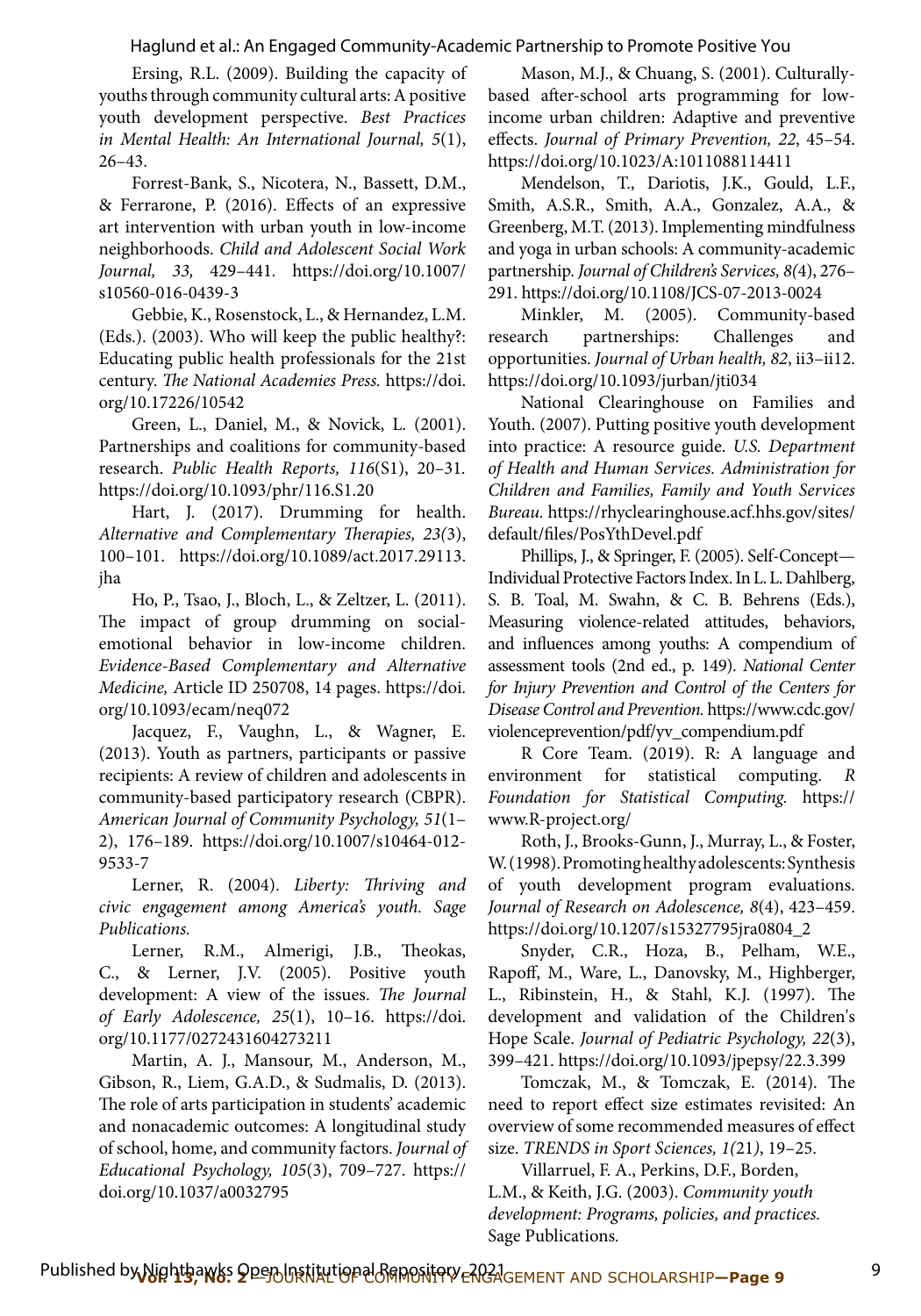Wood, L., Ivery, P., Donovan, & R., Lambin, E. (2013). "To the beat of a diferent drum:" Improving the social and mental wellbeing of at-risk young people through drumming. *Journal of Public Mental Health, 12*(2), 70-79.

Wright, R., Alaggia, R., & Krygsman, A. (2014). Five-year follow-up study of the qualitative experiences of youth in an aferschool arts program in low-income communities. *Journal of Social Service Research, 40*(2), 137–146. https:// doi.org/10.1080/01488376.2013.845130

# **About the Authors**

Two authors are associated with Marquette University College of Nursing including Professor Kristin Haglund and Professor Emerita Ruth Ann Belknap. Angela Ortiz is a registered nurse at NorthShore University Health System. Johanna De Los Santos is the board chair for Bembé Drum & Dance and founding and interim director. Mauricio Garnier-Villarreal is an assistant professor at Vrije University Faculty of Social Sciences.